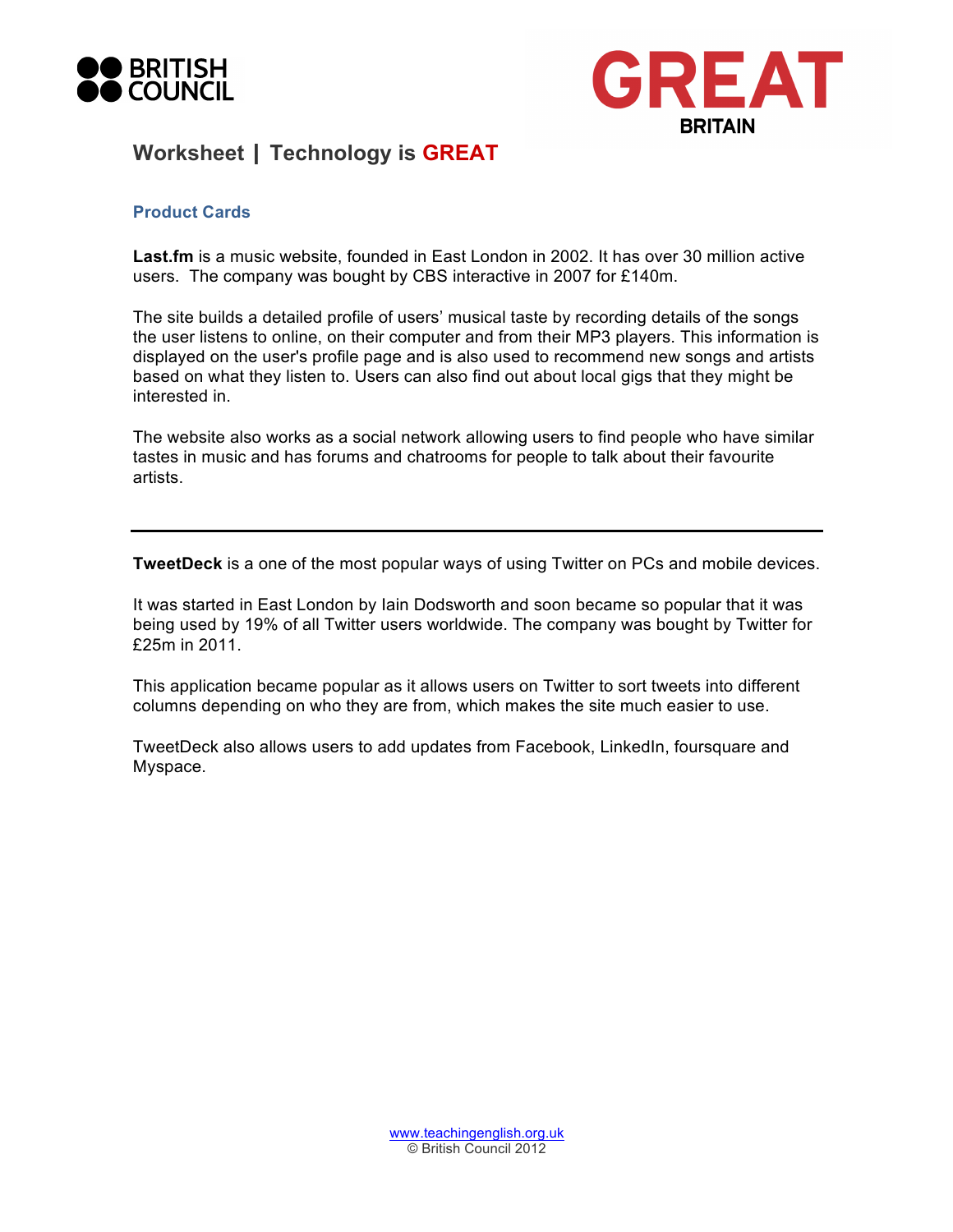



## **Worksheet | Technology is GREAT**

**Moshi Monsters** is a social networking online game and virtual pet site targeted at children aged 7 to 12. The player adopts and cares for a pet monster, solving puzzles which lead to rewards called Rox; these can be used as currency to buy items for their monster.

The game was launched in 2008 by Mind Candy, a company based in East London. By June 2011 there were 50 million users.

There is a forum on the website which users can use to chat to each other. Users can also take part in the poll which updates everyday. There also is the Daily Growl which is updated daily. It is written by the moshi character 'Roary Scrawl' . He writes about certain things that are happening such as 'Prankgsiving' and 'Twistmas'. At the bottom of his articles, users can comment and have the chance to be selected to win prizes.

Dopplr is a free social networking service, launched in 2007,<sup>[1]</sup> that allows users to upload their travel plans and see their contacts' plans - this means that users can easily set up meetings with their contacts. The site also allows people to leave recommendations for places to visit, eat and stay at. Additional features include allowing the user to calculate the carbon footprint their journeys have produced. The site was set up by a company in East London and was then bought by Nokia.

**School of Everything** is based in East London and was founded in 2006. The purpose of School of Everything is to "connect people who can teach with people who want to learn"  $[11]$ . Users of the website can search for teachers by subject and area and likewise teachers can search for students in a particular area who want to study a certain subject.

Via the website, learners are able to search for teachers in their area, and similarly teachers can search for learners. Registration is free, the site caters for teachers who charge for their lessons as well as those who offer lessons for free, or as part of a skill swap.